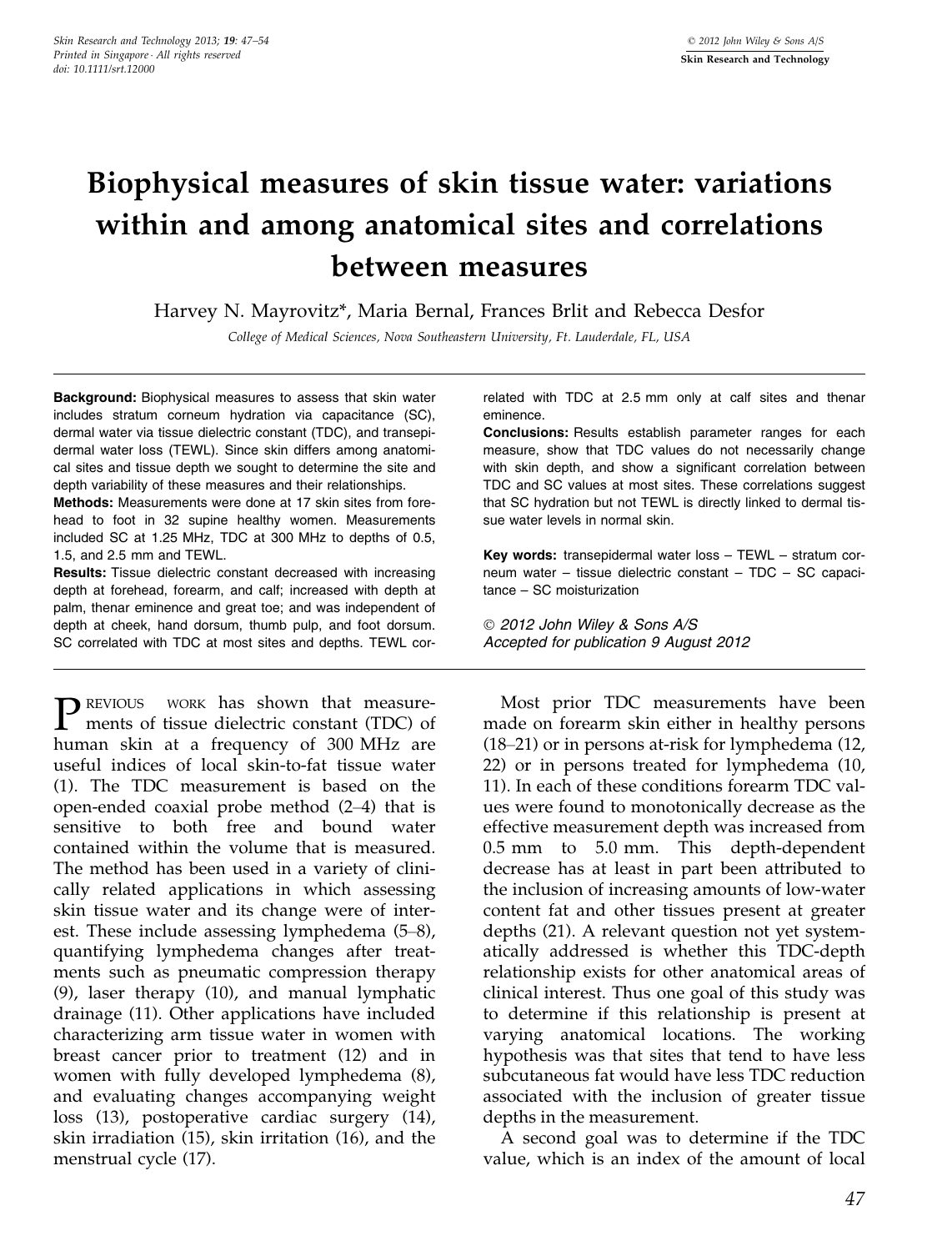skin tissue water, is related to the SC and to the amount of transepidermal water loss (TEWL). Even though TEWL values, measured with either open or closed systems (23–27), are usually thought of and used as indicators of skin barrier function (28, 29) the presence of significant anatomical variation in TEWL is documented (30, 31), which has in part been ascribed to variations in corneocyte size structure and arrangement (28, 32). Based in part on the components and dynamics governing TEWL (33–35) we hypothesized that for normal skin, TEWL would be directly related to the amount of skin tissue water. To test this hypothesis, we sought to compare TEWL values with TDC values at different skin depths and also with the stratum corneum (SC) electrical capacitance as an index of SC water. By including multiple anatomical sites (17 in all) we reasoned that there would be a wide range of values from which an assessment of possible TDC-SC-TEWL relationship could be determined.

In part, because of our interest in the application of the TDC method to the assessment of lymphedema and its early detection a decision was taken to test both hypotheses in healthy females at anatomical sites that would be prone to lymphedema either as a consequence of breast cancer and its treatment (upper limb) or gynecological surgery (lower extremity).

# Materials and Methods

## Subjects

Female adult volunteer subjects  $(N = 32)$ participated in this study and were evaluated after signing a University Institutional Review Board approved informed consent. Requirements for participation were that subjects be at least 18 years of age, have no implanted wires or electronic medical devices and have no evidence of any abnormal arm skin condition or open wounds in the vicinity of any face, arm, or leg measurement site. All subjects were asked to not apply any skin cream or lotions on the day of their scheduled experiment. Group age (mean  $\pm$  SD) was  $33.0 \pm 13.9$  years (range of 19–77 years) with a median age of 27 years. The group body mass index (BMI) was  $24.8 \pm 5.4$  kg/m<sup>2</sup> (range 18.3–43.8 kg/m<sup>2</sup>) with a median of 23.1 kg/m<sup>2</sup>. With respect to the BMI classification, one subject (3%) was underweight (BMI <  $18.5 \text{ kg/m}^2$ ), 19

subjects (59%) had a BMI in the normal range (BMI 18.5-24.9  $\text{kg/m}^2$ ), seven subjects (22%) were overweight (BMI 25-29.9 kg/m<sup>2</sup>), and five subjects (16%) would be classified as obese  $(BMI > 30 \text{ kg/m}^2)$ . The right hand was the selfreported dominant hand in 30 subjects (94%). No subject reported of being a current smoker or being on any blood pressure medication that might affect fluid volume status. Tests were done with subjects' supine in a quiet experimental room with a room temperature at procedure start of  $24.4 \pm 1.4$ °C and an end temperature of  $24.9 \pm 1.2$ °C. Room relative humidity at experiment start was  $34.9 \pm 4.7\%$  and at experiment end was  $35.1 \pm 4.6\%$ .

# Measurement devices

Tissue dielectric constant was measured with the MoistureMeter-D (Delfin Technologies Ltd, Kuopio, Finland). It consists of a cylindrical probe connected to a control unit that displays the TDC value when the probe is placed in contact with the skin. The physics and principle of operation have been well described (1–4, 36). In brief, a 300-MHz signal is generated within the control unit and is transmitted to the tissue via the probe that is in contact with the skin. The probe acts as an open-ended coaxial transmission line (2). A portion of the incident electromagnetic wave is reflected that depends on the dielectric constant of the tissue, which itself depends on the amount of free and bound water in the tissue volume through which the wave passes. Reflected wave information is processed within a control unit, and the dielectric constant is displayed. For reference, pure water has a value of about 78.5, and the display scale range is 1–80. The effective measurement depth depends on the probe dimensions, with larger spacing between inner and outer conductors corresponding to greater penetration depths. In this study, three probes were used to achieve effective measurement depth of 0.5, 1.5, and 2.5 mm.

The TEWL was measured using the VapoMeter SWL-2 (Delfin Technologies Ltd). The VapoMeter (27) is battery-operated and contains a humidity sensor housed in a closed chamber within a cylindrical probe that contacts the skin for about 10 s for a TEWL measurement that is reported in water flux units of  $g/m^2/hr$ . Its use in comparison to open chamber devices has been determined (23, 26). The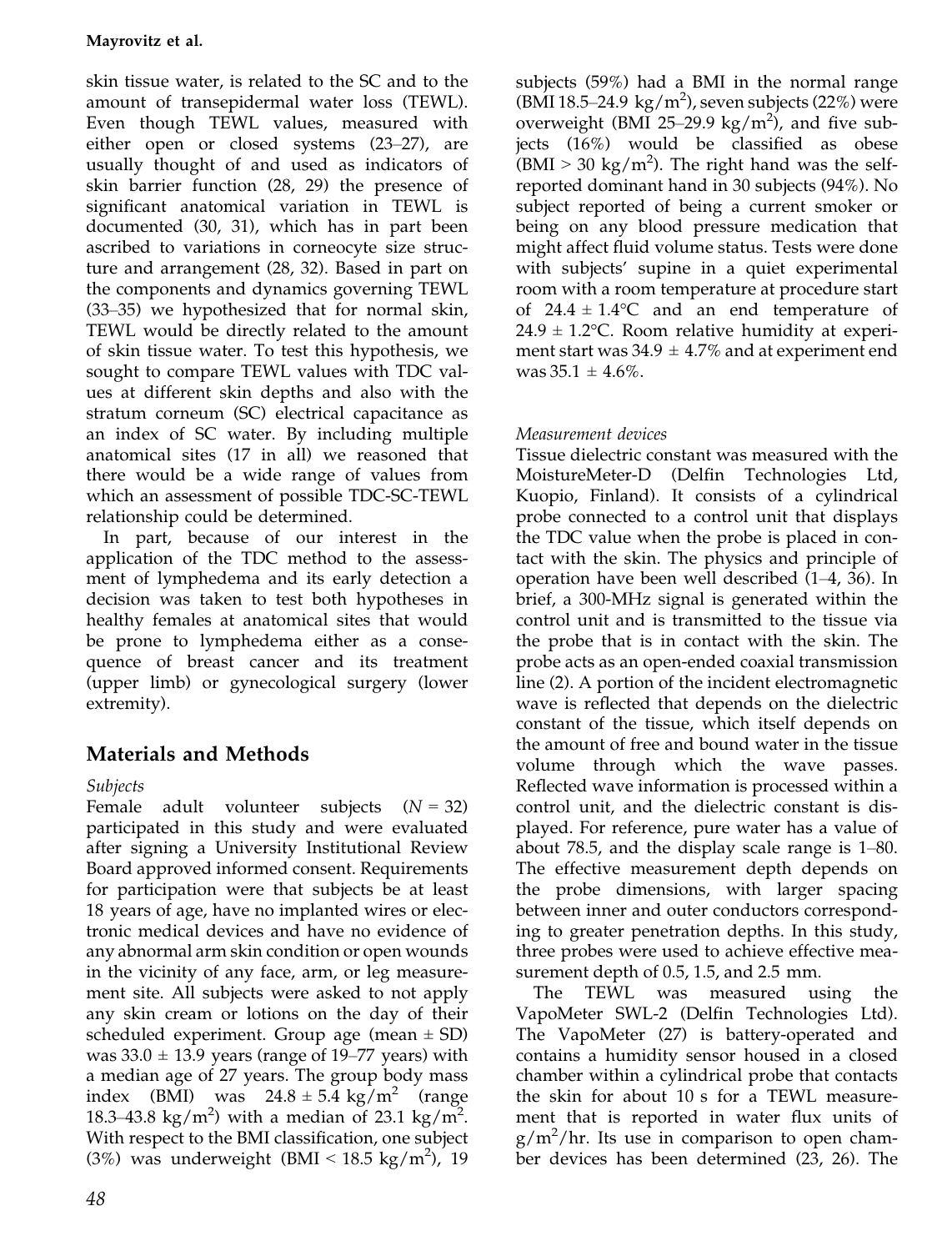relative SC moisturization was based on the SC capacitance (37) and was measured using the MoistureMeter SC-2 (Delfin Technologies Ltd). Skin temperature was measured using an infrared non-contact thermometer (Exergen, Watertown, MA, USA).

#### Measurement sites and procedures

A total of 17 anatomical sites were measured sequentially from forehead to toe in the order 1 through 17 as listed in Table 1 and illustrated in Fig. 1. The first measurement set was made with the 2.5-mm TDC probe in which all sites (1–17) were measured sequentially. Then the same sites were re-measured in the same order with the 1.5-mm depth probe and then with the 0.5-mm depth probe. This was followed by the SC measurement sequence, the TEWL sequence and finally the skin temperature sequence. The first measurement was started after a subject had been supine for 10 min. During this time interval, the 17 sites were marked with a surgical pen for reference and re-measurement. Some measurement sites were marked in relationship to measured distances from anatomical landmarks. The anterior and dorsal forearm sites were measured and marked to be 8 cm distal to the antecubital fossa and the anterior, medial, and lateral gaiter sites were marked and measured to be 10 cm proximal to the medial malleolus. The other sites were as indicated in Fig. 1; the forehead site was at mid-forehead

TABLE 1. Tissue dielectric constant (TDC) values by depth and site

and the cheek site was at mid-cheek. Except for a mid-forehead site all measurements were done on the subject's non-dominant side. The time required to complete all measurements was (mean  $\pm$  SD) 55  $\pm$  6 min (range 42–67 min).

#### Analyses

To determine the significance of the TDC-depth dependence, TDC values at each depth were treated as within-subject values and tested using a general linear model for repeated measures using the statistical package software spss 13. If an overall statistical significance at a  $P$ -value <0.01 was found for any anatomical site, then analysis of contrast differences was used to determine the significance of paired differences between depths 0.5 mm and 1.5 mm and between depths 1.5 mm and 2.5 mm. To examine the relationship among parameters and test the hypothesis that TEWL is directly related to the amount of skin tissue water, the correlations among TEWL and the values of SC and TDC were determined for all sites overall. This includes the 17 sites for the 32 subjects amounting to 544 data points as well as correlation analysis for each of the measured sites.

#### Results

#### TDC values by depth and site

Three different patterns of TDC-depth dependence were observed as indicated in

| #  | Measurement site        | TDC values for different depths |                  |                 | TDC depth significance |                 |             |
|----|-------------------------|---------------------------------|------------------|-----------------|------------------------|-----------------|-------------|
|    |                         | $0.5$ mm                        | $1.5 \text{ mm}$ | $2.5$ mm        | Overall                | $0.5$ vs. $1.5$ | 1.5 vs. 2.5 |
| 1  | Forehead (middle)       | $40.7 \pm 3.4$                  | $36.8 \pm 2.7$   | $35.0 \pm 3.6$  | < 0.001                | < 0.001         | < 0.001     |
| 2  | Cheek (middle)          | $33.4 \pm 6.4$                  | $32.5 \pm 3.6$   | $32.2 \pm 4.1$  | NS.                    |                 |             |
| 3  | Forearm anterior        | $29.5 \pm 4.0$                  | $28.2 \pm 2.4$   | $24.9 \pm 3.4$  | < 0.001                | 0.005           | < 0.001     |
| 4  | Forearm dorsum          | $31.4 \pm 3.8$                  | $29.2 \pm 2.8$   | $26.6 \pm 3.1$  | < 0.001                | < 0.001         | < 0.001     |
| 5  | Hand palm (thenar)      | $34.0 \pm 5.6$                  | $35.1 \pm 4.5$   | $39.3 \pm 5.1$  | < 0.001                | 0.042           | < 0.001     |
| 6  | Hand palm (center)      | $31.6 \pm 5.1$                  | $32.5 \pm 5.4$   | $34.7 \pm 5.0$  | < 0.001                | 0.124           | < 0.001     |
| 7  | Thumb pulp              | $36.6 \pm 6.0$                  | $36.5 \pm 6.3$   | $36.3 \pm 4.7$  | NS.                    |                 |             |
| 8  | Hand dorsum (web)       | $29.9 \pm 4.4$                  | $30.0 \pm 3.4$   | $29.6 \pm 4.3$  | NS.                    |                 |             |
| 9  | Hand dorsum (mid)       | $36.4 \pm 3.4$                  | $34.5 \pm 5.4$   | $35.3 \pm 4.1$  | <b>NS</b>              |                 |             |
| 10 | Medial gaiter           | $32.4 \pm 5.3$                  | $31.4 \pm 5.8$   | $28.2 \pm 4.6$  | < 0.001                | < 0.001         | < 0.001     |
| 11 | Anterior gaiter (shin)  | $34.7 \pm 4.6$                  | $32.6 \pm 3.8$   | $30.1 \pm 4.1$  | < 0.001                | < 0.001         | < 0.001     |
| 12 | Lateral gaiter          | $36.0 \pm 4.9$                  | $33.9 \pm 4.0$   | $33.3 \pm 5.3$  | < 0.001                | < 0.001         | NS.         |
| 13 | Medial peri-malleolus   | $27.1 \pm 4.6$                  | $26.7 \pm 3.6$   | $26.6 \pm 33.5$ | <b>NS</b>              |                 |             |
| 14 | Foot dorsum $(1-2$ toe) | $27.9 \pm 4.1$                  | $28.2 \pm 3.2$   | $28.2 \pm 3.5$  | NS.                    |                 |             |
| 15 | Foot dorsum (4–5 toe)   | $27.7 \pm 3.6$                  | $26.7 \pm 2.8$   | $26.9 \pm 3.0$  | NS.                    |                 |             |
| 16 | Great toe dorsum        | $33.0 \pm 5.5$                  | $33.6 \pm 4.0$   | $34.0 \pm 4.3$  | NS.                    |                 |             |
| 17 | Great toe plantar       | $31.6 \pm 5.0$                  | $33.9 \pm 3.9$   | $38.1 \pm 3.9$  | < 0.001                | < 0.001         | < 0.001     |

Sites listed in the order of their sequential measurement. NS = not statistically significant  $(P > 0.05)$ . TDC = Tissue Dielectric Constant values measured to depths of 0.5, 1.5, and 2.5 mm.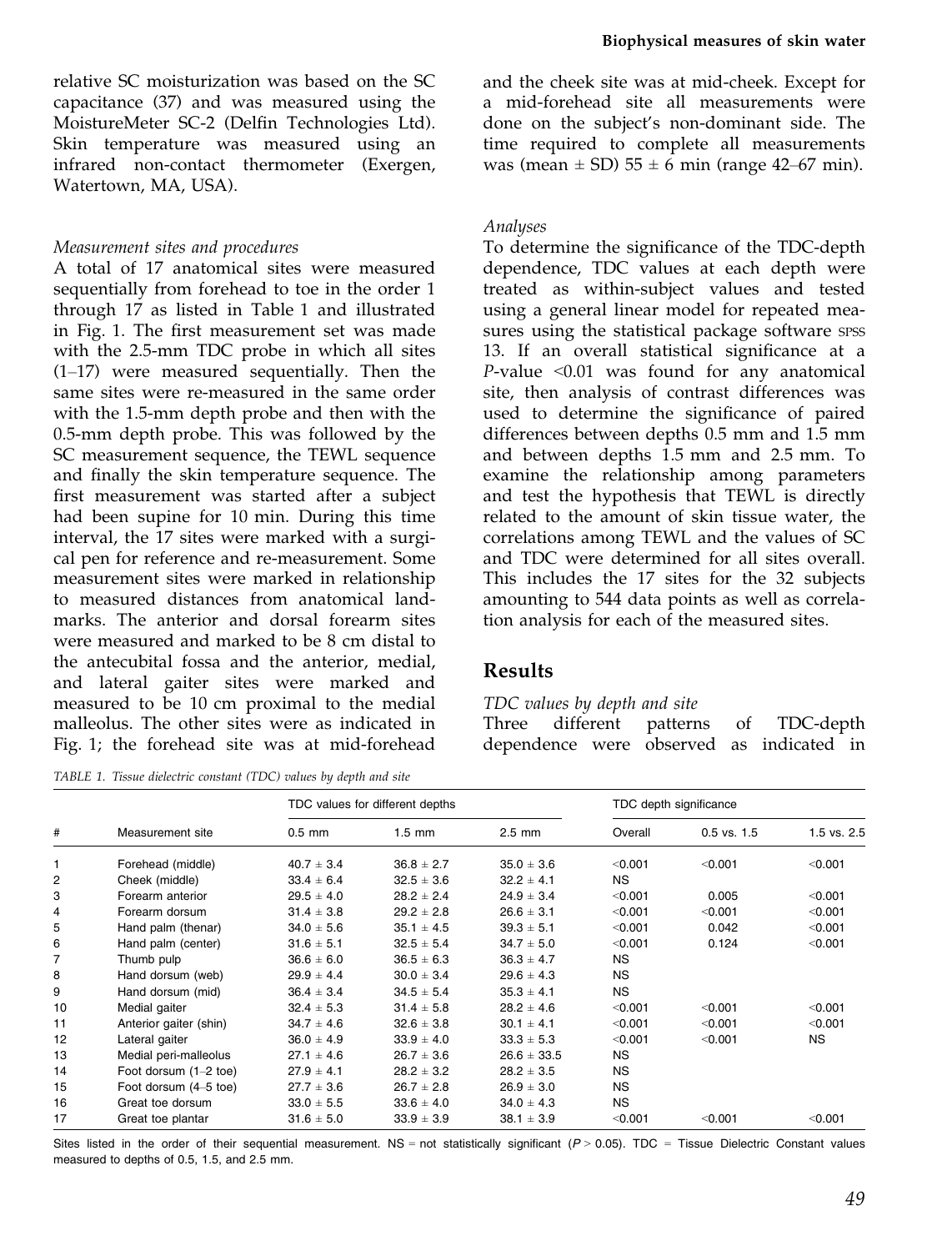

Fig. 1. Illustrating the 17 measured sites numbered in the order of their sequential measurement.

Table 1. At nine of the measured sites (52.9%) there was an overall significant  $(P < 0.001)$ change in TDC value with increasing effective measurement depth from 0.5 mm to 1.5 mm to 2.5 mm. Six of these sites (35.3%) showed a significant monotonic decrease in TDC values. These sites included the forehead, both forearm sites, and the three calf (gaiter) sites. Contrastingly, at three sites (17.6%) there was a monotonic increase in TDC values with increasing depth. This pattern occurred at both of the palmer hand sites and at the great toe plantar site. The remaining eight sites showed no significant change in TDC value with effective measurement depth. These sites were the cheek, both hand dorsum sites, the three foot dorsum sites, and the thumb pulp site.

#### Relationship among parameters

TDC-SC Relationship: Considering measurements at all sites  $(N = 544$  data points) there was a highly significant ( $P < 0.001$ ) correlation between SC and TDC values at depths of 0.5 mm, 1.5 mm, and 2.5 mm with respective correlation

coefficients of 0.604, 0.568, and 0.424. These results indicate that SC moisturization as measured by SC capacitance is most closely correlated to tissue water within the epidermis + dermis that corresponds to that included in the TDC measurement depths of 0.5 and 1.5 mm. Examination of individual sites showed that the SC measure of stratum corneum water was significantly correlated with TDC values at most measured sites. For a measurement depth of 1.5 mm the great toe plantar (site 17) displayed the greatest SC-TDC correlation (0.786). Non-significant correlations were recorded for each of the calf sites. The complete listing of the SC-TDC correlations for a 1.5-mm depth are shown in Table 2 which is arranged in descending order of correlation coefficient values. Sites of maximum and minimum correlations varied slightly by TDC measurement depth. For example, at a measured TDC depth of 0.5 mm the correlation coefficients ranged from a high of 0.803  $(P < 0.001)$  at the thumb pulp and medial perimalleolar sites to a least value of 0.369 ( $P < 0.05$ ) at the forehead site. For the 2.5-mm TDC-depth measurement the high and low correlations were 0.742 at the thenar eminence  $(P < 0.001)$  and 0.354 for the anterior gaiter site ( $P < 0.05$ ).

TABLE 2. SC-TDC correlations by site at a TDC measurement depth of 1.5 mm

| #  | Measurement site       | r-value | P-value |
|----|------------------------|---------|---------|
| 17 | Great toe plantar      | 0.786   | 0.001   |
| 6  | Hand palm (center)     | 0.779   | 0.001   |
| 7  | Thumb pulp             | 0.773   | 0.001   |
| 13 | Medial peri-malleolus  | 0.724   | 0.001   |
| 5  | Hand palm (thenar)     | 0.669   | 0.001   |
| 16 | Great toe dorsum       | 0.588   | 0.001   |
| 2  | Cheek (middle)         | 0.545   | 0.001   |
| 15 | Foot dorsum (4–5 toe)  | 0.529   | 0.002   |
| 14 | Foot dorsum (1-2 toe)  | 0.439   | 0.009   |
| 9  | Hand dorsum (mid)      | 0.415   | 0.018   |
| 1  | Forehead (middle)      | 0.384   | 0.031   |
| 3  | Forearm anterior       | 0.374   | 0.035   |
| 8  | Hand dorsum (web)      | 0.371   | 0.037   |
| 4  | Forearm dorsum         | 0.358   | 0.044   |
| 11 | Anterior gaiter (shin) | 0.322   | 0.072   |
| 12 | Lateral gaiter         | 0.257   | 0.155   |
| 10 | Medial gaiter          | 0.063   | 0.524   |

Measurement sites listed in descending order of SC-TDC correlation coefficient (r-value). TDC = Tissue Dielectric Constant values measured to a depth of 1.5 mm;  $P$ -value = significance of the correlation coefficient. Lower extremity gaiter sites are not significant. Sites with P-value <0.05 are marginally significant. Sites with P-values <0.01 are considered highly significant.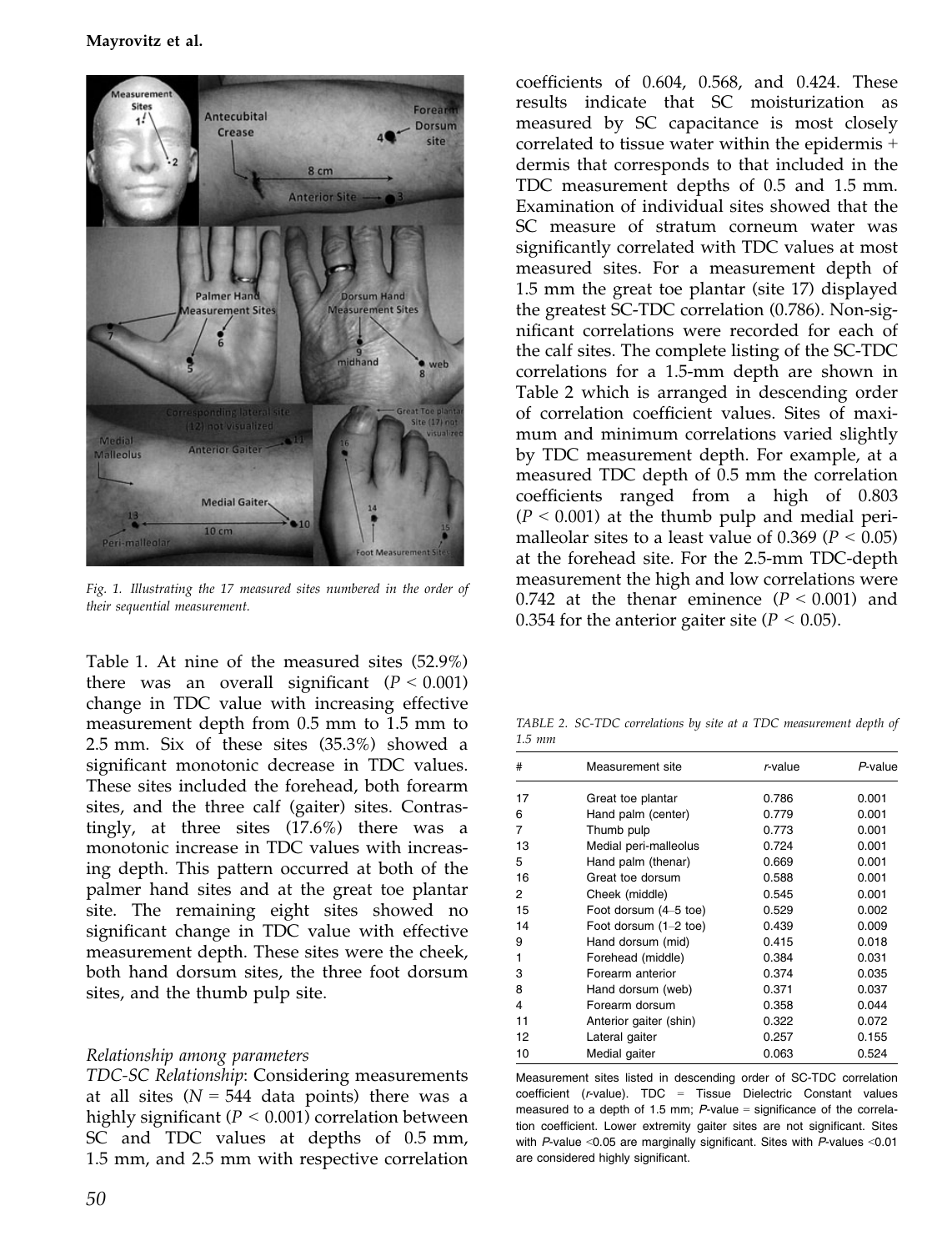## TEWL-TDC relationship

The TEWL values ranged from a maximum average value of  $48.9 \pm 25.8$  at the thumb pulp to a minimum site average of  $8.1 \pm 5.4$  at the forearm. Table 3 summarizes all measured parameter values arranged in descending order of TEWL. Analysis showed that there was an overall significant correlation  $(P < 0.001)$ between TEWL and TDC values measured at 0.5 mm, 1.5 mm, and 2.5 mm with correlation coefficients of 0.200, 0.341, and 0.430, respectively. This result, which takes into account all sites measured ( $N = 544$  measurements), would seem to be consistent with a TEWL dependence on TDC and also indicates that the strongest correlation is with the effective water content contained within the deepest measurement depth of 2.5 mm. However, when individual sites were analyzed  $(N = 32$  per site) it was found that the overall highly significant correlation between TEWL and TDC at 2.5-mm depth was mainly attributable to significant  $(P < 0.01)$  correlations at only four sites. These sites were the hand thenar eminence and the medial, lateral, and anterior gaiter sites. The corresponding TEWL-TDC correlation coefficients for these sites were 0.468, 0.513, 0.443, and 0.430, respectively. Only at the hand palm and thenar eminence sites was a significant ( $P < 0.001$ ) correlation between TEWL and SC values demonstrated with correlation coefficients of 0.636 and 0.743, respectively.

# Discussion

## TDC as a function of skin depth

The TDC-depth findings of the present study serve to dispel the notion that TDC values invariably decrease with increasing measurement depth. Previous work (8, 21, 22) in which TDC measurements were made at various depths on the forearm did show monotonically decreasing TDC values that were attributed to the inclusion of increasing amounts of lowwater content subcutaneous fat. Currently obtained TDC values are consistent with this pattern for the forearm and have also revealed a similar pattern for forehead and for all three calf sites. Contrastingly, at hand palm and great toe plantar sites TDC values were found to increase with increasing measurement depth. Although there is no firm explanation for this reverse pattern it is consistent with the possibility that at these glabrous skin sites TDC values reflect the increasing water content of the more deeply lying eccrine sweat glands that tend to have their greatest density in palm and plantar skin regions. This possibility is reinforced by the fact that at the deepest depth measured (2.5 mm) the greatest TDC values among all sites were found at the hand palm  $(39.3 \pm 5.1)$ and great toe plantar surface  $(38.1 \pm 3.9)$ .

For the eight measured sites that showed no change in TDC value with increasing measurement depth, five were on skin dorsum, including

TABLE 3. Biophysical parameter values by site

| #              | Measurement site       | Temp           | <b>TEWL</b>     | <b>SC</b>       | <b>TDC 0.5</b>  | <b>TDC 1.5</b> | <b>TDC 2.5</b>  |
|----------------|------------------------|----------------|-----------------|-----------------|-----------------|----------------|-----------------|
| 7              | Thumb pulp             | $31.2 \pm 2.4$ | $48.9 \pm 25.8$ | $48.1 \pm 28.6$ | $36.6 \pm 6.0$  | $36.5 \pm 6.3$ | $36.3 \pm 4.7$  |
| 6              | Hand palm (center)     | $33.2 \pm 1.6$ | $48.0 \pm 37.7$ | $32.9 \pm 35.3$ | $31.6 \pm 5.1$  | $32.5 \pm 5.4$ | $34.7 \pm 5.0$  |
| 5              | Hand palm (thenar)     | $32.4 \pm 1.6$ | $37.4 \pm 23.0$ | $33.5 \pm 25.4$ | $34.0 \pm 5.6$  | $35.1 \pm 4.5$ | $39.3 \pm 5.1$  |
| 17             | Great toe plantar      | $27.1 \pm 3.5$ | $29.9 \pm 8.5$  | $30.1 \pm 17.8$ | $31.6 \pm 5.0$  | $33.9 \pm 3.9$ | $38.1 \pm 3.9$  |
| 8              | Hand dorsum (web)      | $31.9 \pm 1.8$ | $19.3 \pm 6.3$  | $19.1 \pm 10.3$ | $29.9 \pm 4.4$  | $30.0 \pm 3.4$ | $29.6 \pm 4.3$  |
| 1              | Forehead (middle)      | $34.1 \pm 0.7$ | $18.3 \pm 9.4$  | $70.5 \pm 28.9$ | $41.2 \pm 12.5$ | $37.1 \pm 3.2$ | $35.3 \pm 4.3$  |
| 16             | Great toe dorsum       | $28.5 \pm 2.8$ | $14.8 \pm 7.2$  | $24.0 \pm 14.9$ | $33.0 \pm 5.5$  | $33.6 \pm 4.0$ | $34.0 \pm 4.3$  |
| $\overline{2}$ | Cheek (middle)         | $33.1 \pm 1.0$ | $13.1 \pm 7.1$  | $55.0 \pm 27.5$ | $33.4 \pm 6.4$  | $32.5 \pm 3.6$ | $32.2 \pm 4.1$  |
| 14             | Foot dorsum (1-2 toe)  | $29.7 \pm 2.1$ | $12.5 \pm 7.1$  | $15.8 \pm 14.4$ | $27.9 \pm 4.1$  | $28.2 \pm 3.2$ | $28.2 \pm 3.5$  |
| 9              | Hand dorsum (mid)      | $32.3 \pm 1.6$ | $11.7 \pm 4.6$  | $31.3 \pm 15.0$ | $36.4 \pm 3.4$  | $34.5 \pm 5.4$ | $35.3 \pm 4.1$  |
| 15             | Foot dorsum (4–5 toe)  | $29.4 \pm 2.1$ | $10.7 \pm 4.7$  | $13.6 \pm 11.6$ | $27.7 \pm 3.6$  | $26.7 \pm 2.8$ | $26.9 \pm 3.0$  |
| 13             | Medial peri-malleolus  | $30.8 \pm 1.7$ | $10.4 \pm 5.5$  | $10.0 \pm 8.9$  | $27.1 \pm 4.6$  | $26.7 \pm 3.6$ | $26.6 \pm 33.5$ |
| 12             | Lateral gaiter         | $32.0 \pm 1.5$ | $10.0 \pm 5.5$  | $19.6 \pm 10.8$ | $36.0 \pm 4.9$  | $33.9 \pm 4.0$ | $33.3 \pm 5.3$  |
| 10             | Medial gaiter          | $31.2 \pm 1.1$ | $9.0 \pm 6.5$   | $21.0 \pm 14.8$ | $32.4 \pm 5.3$  | $31.4 \pm 5.8$ | $28.2 \pm 4.6$  |
| 11             | Anterior gaiter (shin) | $31.5 \pm 1.0$ | $9.0 \pm 6.6$   | $24.8 \pm 13.1$ | $34.7 \pm 4.6$  | $32.6 \pm 3.8$ | $30.1 \pm 4.1$  |
| 3              | Forearm anterior       | $32.5 \pm 1.0$ | $8.2 \pm 4.9$   | $32.9 \pm 15.0$ | $29.5 \pm 4.0$  | $28.2 \pm 2.4$ | $24.9 \pm 3.4$  |
| 4              | Forearm dorsum         | $31.8 \pm 0.8$ | $8.1 \pm 5.4$   | $24.8 \pm 12.9$ | $31.4 \pm 3.8$  | $29.2 \pm 2.8$ | $26.6 \pm 3.1$  |

Measurement sites listed in descending order of measured TEWL value. Entries are mean ± SD. Temp, skin temperature (°C); TEWL, Transepidermal water loss (g/m<sup>2</sup>/hr); SC, stratum corneum relative moisturization value; TDC 0.5, TDC 1.5, and TDC 2.5, Tissue Dielectric Constant values measured to depths of 0.5, 1.5, and 2.5 mm.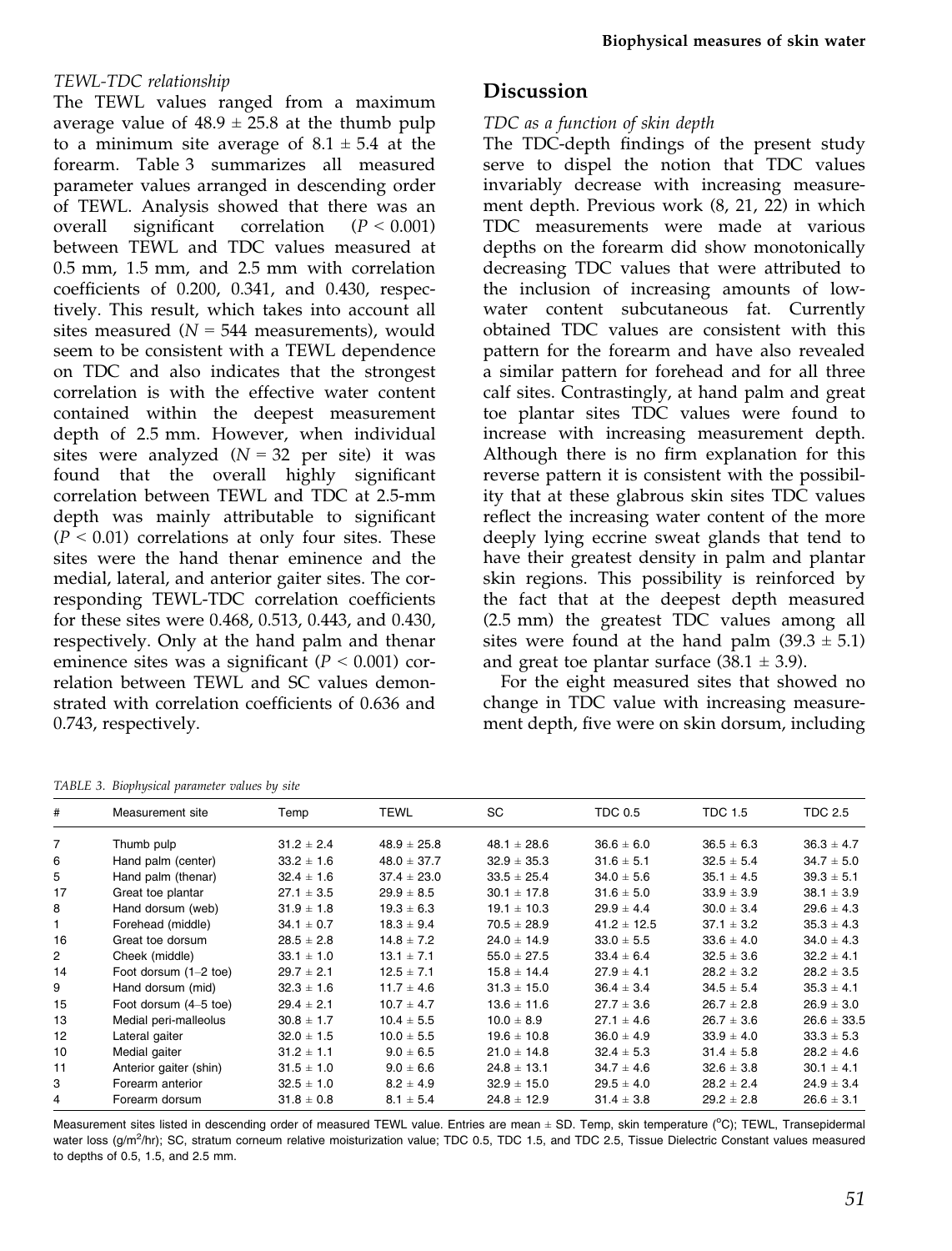## Mayrovitz et al.

both hand sites and the three foot sites. The two remaining non-depth-dependent sites were the thumb pulp and the peri-malleolar area. Although we have no definitive explanation for the absence of a depth-dependent TDC value at these sites it may be that lesser amounts of subcutaneous fat typically associated with these areas is partly responsible. Whatever the reason turns out to be, measured-TDC values at these sites suggest a reasonably uniform skin tissue water content within a skin depth up to about 2.5 mm.

## Parameter relationships

The concomitant measurements of SC, TEWL, and TDC, which was unique to the present study, revealed a wide range of values for each parameter. TDC values represented the least siteto-site variations and TEWL values represented the greatest variation among sites. Such variations in values over the large anatomical range covered in the present study are perhaps to be expected in that significant differences even at marginally different sites on the forearm have been reported for TEWL (38) and TDC (19).

With regard to TEWL values, it has been argued that differences in TEWL values among anatomical sites are related to the size of stratum corneum corneocytes and the number of cell layers (29, 32). Accordingly face skin with its smaller size corneocytes and less cell layers than for forearm skin should have greater TEWL values (32). The present TEWL data are consistent with this concept to the extent that measured TEWL values of the cheek were about 1.6 times greater than those measured at either forearm site. However, a significant correlation between TEWL and TDC was demonstrated only at the three calf sites and the thenar eminence, and then only with TDC measurements to a depth of 2.5 mm. These findings do not strongly support our initial working hypothesis that TEWL values are generally affected by the level of the localized TDC or SC value. Rather it appears that a positive relationship between TEWL and either TDC or SC occurs only at a few sites.

In the present study, the strongest relationship among the measured biophysical

parameters at a given site was between the SC water-content measurement and TDC. Except for the three gaiter sites a positive correlation was demonstrated at all sites. For a TDCmeasurement depth of 1.5 mm the significant SC-TDC correlations ranged from 0.786 at the great toe plantar surface to 0.358 at the forearm dorsum. A significant SC-TDC correlation is consistent with the fact that the TDC measurement reflects the combined water contents of the stratum corneum, viable epidermis and the dermis and is also consistent with various models of skin water dynamics (34, 35, 39). The absence of a significant SC-TDC correlation at any of the three calf sites may be influenced by significant positive correlations between TEWL and TDC at these three sites. If the permeability to water at these sites were high, then SC water content would be less of an influencing factor thereby possibly explaining the absence of a significant TDC-SC correlation. Although site variations in skin permeability have been described (29, 31) specific data on the site-specific permeability differences of the calf is not conclusive so this aspect would be in need of further study.

In conclusion, these findings help establish parameter value ranges for each measured biophysical quantity, show that TDC values do not necessarily change with skin depth, and show that for most sites there is a significant correlation between TDC values and SC values. These correlations suggest that SC hydration is directly linked to dermal tissue water levels. Although such a relationship is consistent with skin structure-function considerations, it is thought that the present work is the first to provide direct evidence of such a possible relationship. In contrast to the SC-TDC linkage, we found little evidence linking TEWL to either SC or TDC values. This may indicate that in normal skin TEWL at most sites is not importantly dependent on dermal and sub-dermal hydration. Finally, these findings suggest that the substantial variation in the biophysical parameter values among sites needs to be prudently considered in the design and interpretation of any comparative study involving different skin sites.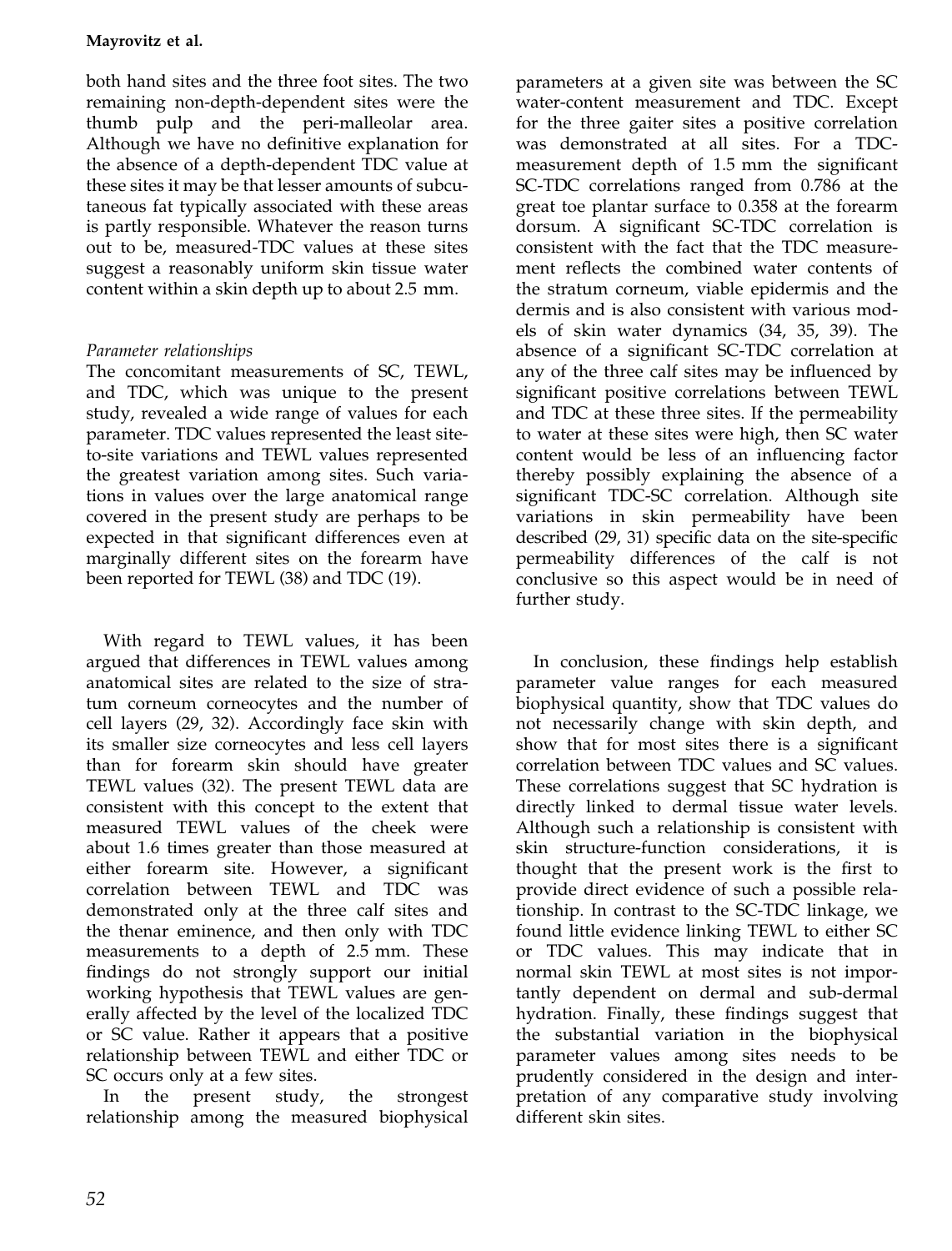# References

- 1. Nuutinen J, Ikaheimo R, Lahtinen T. Validation of a new dielectric device to assess changes of tissue water in skin and subcutaneous fat. Physiol Meas 2004; 25: 447–454.
- 2. Alanen E, Lahtinen T, Nuutinen J. Measurement of dielectric properties of subcutaneous fat with openended coaxial sensors. Phys Med Biol 1998; 43: 475–485.
- 3. Alanen E, Lahtinen T, Nuutinen J. Variational formulation of openended coaxial line in contact with layered biological medium. IEEE Trans Biomed Eng 1998; 45: 1241– 1248.
- 4. Stuchly MA, Athey TW, Stuchly SS, Samaras GM, Taylor G. Dielectric properties of animal tissues in vivo at frequencies 10 MHz–1 GHz. Bioelectromagnetics 1981; 2: 93– 103.
- 5. Mayrovitz HN. Assessing lymphedema by tissue indentation force and local tissue water. Lymphology 2009; 42: 88–98.
- 6. Mayrovitz HN, Davey S, Shapiro E. Local tissue water changes assessed by tissue dielectric constant: single measurements versus averaging of multiple measurements. Lymphology 2008; 41: 186–188.
- 7. Mayrovitz HN, Macdonald J, Davey S, Olson K, Washington E. Measurement decisions for clinical<br>assessment of limb volume assessment of limb volume changes in patients with bilateral and unilateral limb edema. Phys Ther 2007; 87: 1362–1368.
- 8. Mayrovitz HN. Assessing local tissue edema in postmastectomy lymphedema. Lymphology 2007; 40: 87–94.
- 9. Fife CE, Davey S, Maus EA, Guilliod R, Mayrovitz HN. A randomized controlled trial comparing two types of pneumatic compression for breast cancerrelated lymphedema treatment in the home. Support Care Cancer 2012; doi: 10.1007/s00520-012-1455- 2.
- 10. Mayrovitz HN, Davey S. Changes in tissue water and indentation resistance of lymphedematous limbs accompanying low level laser therapy (LLLT) of fibrotic skin. Lymphology 2011; 44: 168– 177.
- 11. Mayrovitz HN, Davey S, Shapiro E. Localized tissue water changes accompanying one manual lymphatic drainage (MLD) therapy session assessed by changes in tis-

sue dielectric constant inpatients with lower extremity lymphedema. Lymphology 2008; 41: 87–92.

- 12. Mayrovitz HN, Weingrad DN, Davey S. Local tissue water in at-risk and contralateral forearms of women with and without breast cancer treatment-related lymphedema. Lymphat Res Biol 2009; 7: 153–158.
- 13. Laaksonen DE, Nuutinen J, Lahtinen T, Rissanen A, Niskanen LK. Changes in abdominal subcutaneous fat water content with rapid weight loss and long-term weight maintenance in abdominally obese men and women. Int J Obes Relat Metab Disord 2003; 27: 677–683.
- 14. Petaja L, Nuutinen J, Uusaro A, Lahtinen T, Ruokonen E. Dielectric constant of skin and subcutaneous fat to assess fluid changes after cardiac surgery. Physiol Meas 2003; 24: 383–390.
- 15. Nuutinen J, Lahtinen T, Turunen M, Alanen E, Tenhunen M, Usenius T, Kolle R. A dielectric method for measuring early and late reactions in irradiated human skin. Radiother Oncol 1998; 47: 249 –254.
- 16. Miettinen M, Monkkonen J, Lahtinen MR, Nuutinen J, Lahtinen T. Measurement of oedema in irritant-exposed skin by a dielectric technique. Skin Res Technol 2006; 12: 235–240.
- 17. Mayrovitz HN, Brown-Cross D, Washington Z. Skin tissue water and laser Doppler blood flow during a menstrual cycle. Clin Physiol Funct Imaging 2007; 27: 54–59.
- 18. Mayrovitz HN, Bernal M, Carson S. Gender differences in facial skin dielectric constant measured at 300 MHz. Skin Res Technol 2011; doi: 10.1111/j.1600-0846.2011. 00582.x.
- 19. Mayrovitz HN, Luis M. Spatial variations in forearm skin tissue dielectric constant. Skin Res Technol 2010; 16: 438–443.
- 20. Mayrovitz HN, Carson S, Luis M. Male-female differences in forearm skin tissue dielectric constant. Clin Physiol Funct Imaging 2010; 30: 328–332.
- 21. Mayrovitz HN. Local tissue water assessed by measuring forearm skin dielectric constant: dependence on measurement depth, age and body mass index. Skin Res Technol 2010; 16: 16–22.
- 22. Mayrovitz HN, Davey S, Shapiro E. Local tissue water assessed by tissue dielectric constant: anatomical site and depth dependence in women prior to breast cancer treatment-related surgery. Clin Physiol Funct Imaging 2008; 28: 337–342.
- 23. Steiner M, Aikman-Green S, Prescott GJ, Dick FD. Side-by-side comparison of an open-chamber (TM 300) and a closed-chamber<br>(Vapometer()) transepidermal transepidermal water loss meter. Skin Res Technol 2011; 17: 366–372.
- 24. Farahmand S, Tien L, Hui X, Maibach HI. Measuring transepidermal water loss: a comparative in vivo study of condenserchamber, unventilated-chamber and open-chamber systems. Skin Res Technol 2009; 15: 392–398.
- 25. Cohen JC, Hartman DG, Garofalo MJ, Basehoar A, Raynor B, Ashbrenner E, Akin FJ. Comparison of closed chamber and open chamber evaporimetry. Skin Res Technol 2009; 15: 51–54.
- 26. De Paepe K, Houben E, Adam R, Wiesemann F, Rogiers V. Validation of the VapoMeter, a closed unventilated chamber system to assess transepidermal water loss vs. the open chamber Tewameter. Skin Res Technol 2005; 11: 61–69.
- 27. Nuutinen J, Alanen E, Autio P, Lahtinen MR, Harvima I, Lahtinen T. A closed unventilated chamber for the measurement of transepidermal water loss. Skin Res Technol 2003; 9: 85–89.
- 28. Elkeeb R, Hui X, Chan H, Tian L, Maibach HI. Correlation of transepidermal water loss with skin barrier properties in vitro: comparison of three evaporimeters. Skin Res Technol 2010; 16: 9–15.
- 29. Machado M, Salgado TM, Hadgraft J, Lane ME. The relationship between transepidermal water loss and skin permeability. Int J Pharm 2010; 384: 73–77.
- 30. Lotte C, Rougier A, Wilson DR, Maibach HI. In vivo relationship between transepidermal water loss and percutaneous penetration of some organic compounds in man: effect of anatomic site. Arch Dermatol Res 1987; 279: 351–356.
- 31. Rougier A, Lotte C, Maibach HI. In vivo percutaneous penetration of some organic compounds related to anatomic site in humans: predictive assessment by the stripping method. J Pharm Sci 1987; 76: 451–454.